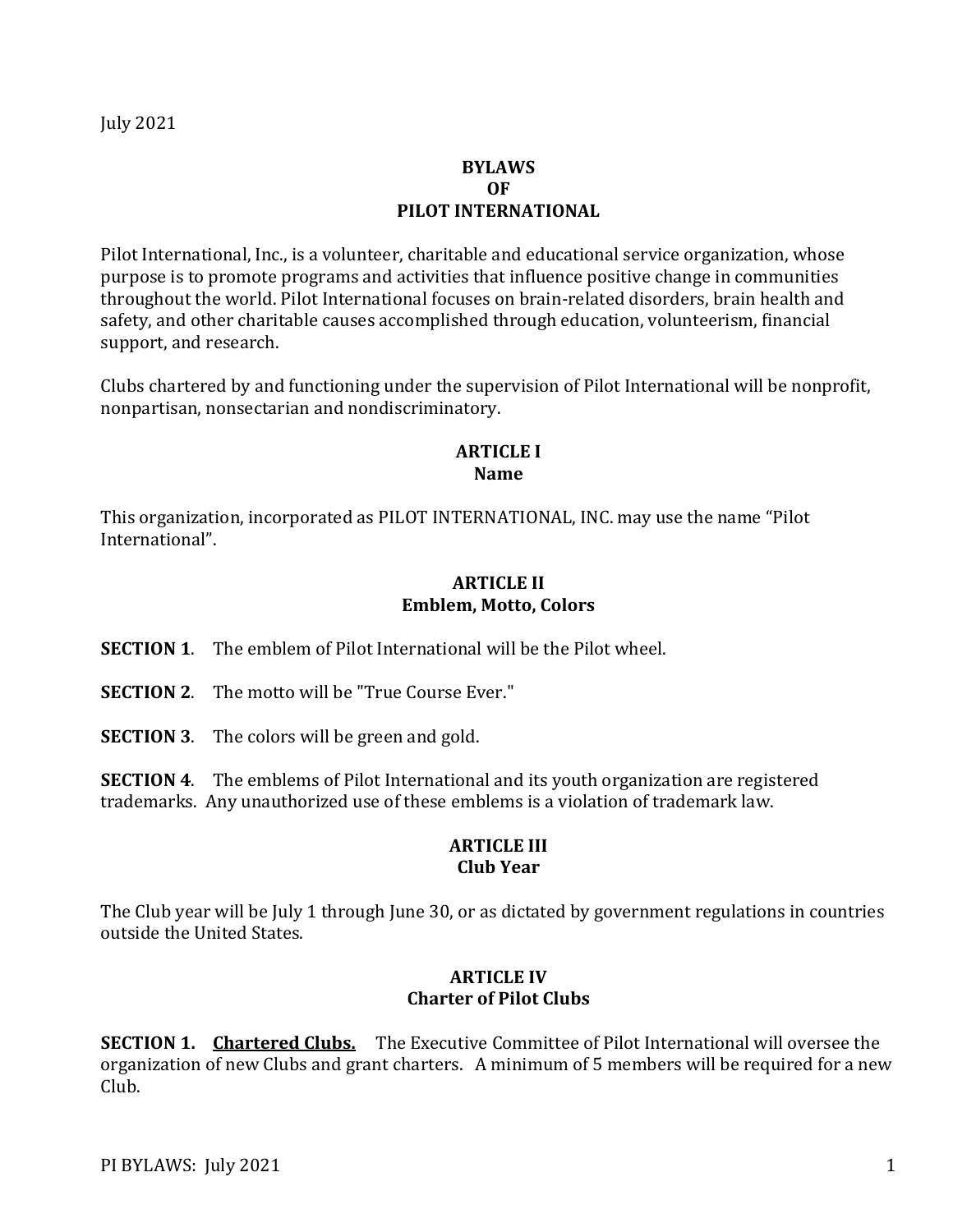**SECTION 2. Charter**. The Pilot International President and Secretary will sign charters. The effective date of the Club will be the date on the charter. The Pilot International President or representative will present the charter.

**SECTION 3. Revocation of Charter.** The Executive Committee, with concurrence of the District Administrative Council, may revoke the charter of any Club that disbands, fails to meet regularly or fails to function. The Club will surrender the charter, pay indebtedness, return any properties of Pilot International and file forms for dissolving the corporation.

### **ARTICLE V Incorporation of Districts and Clubs**

Districts and Clubs will be legally incorporated within one year where required. The appropriate officer(s) will file report(s) and pay fee(s) as required.

## **ARTICLE VI Membership**

**SECTION 1:** International. An individual who supports the objectives of Pilot International is eligible to become a member upon payment of Pilot International Dues.

**SECTION 2: District.** A Pilot International Member may also be a member of a District upon payment of District Dues.

**SECTION 3: Club.** A Pilot International and District Member may also be a member of a Club upon payment of Club Dues.

## **ARTICLE VII Honorary Titles**

**SECTION 1: Emeritus.** Emeritus status may be conferred upon a charter member of a club or a member who has been a Pilot for at least fifteen (15) consecutive years and made significant contributions to a club through participation in club activities and projects, but who can no longer fulfill the responsibilities of an active club member. Emeritus status may be granted by majority vote of the club.

**SECTION 2:** Honorary Pilot. The title of Honorary Pilot may be conferred upon a non-Pilot in recognition of meritorious achievement at the Club level by a majority vote of the executive board of that Club; at the District level by a majority vote of the DAC/DEC; at the International level by a majority vote of the Executive Committee.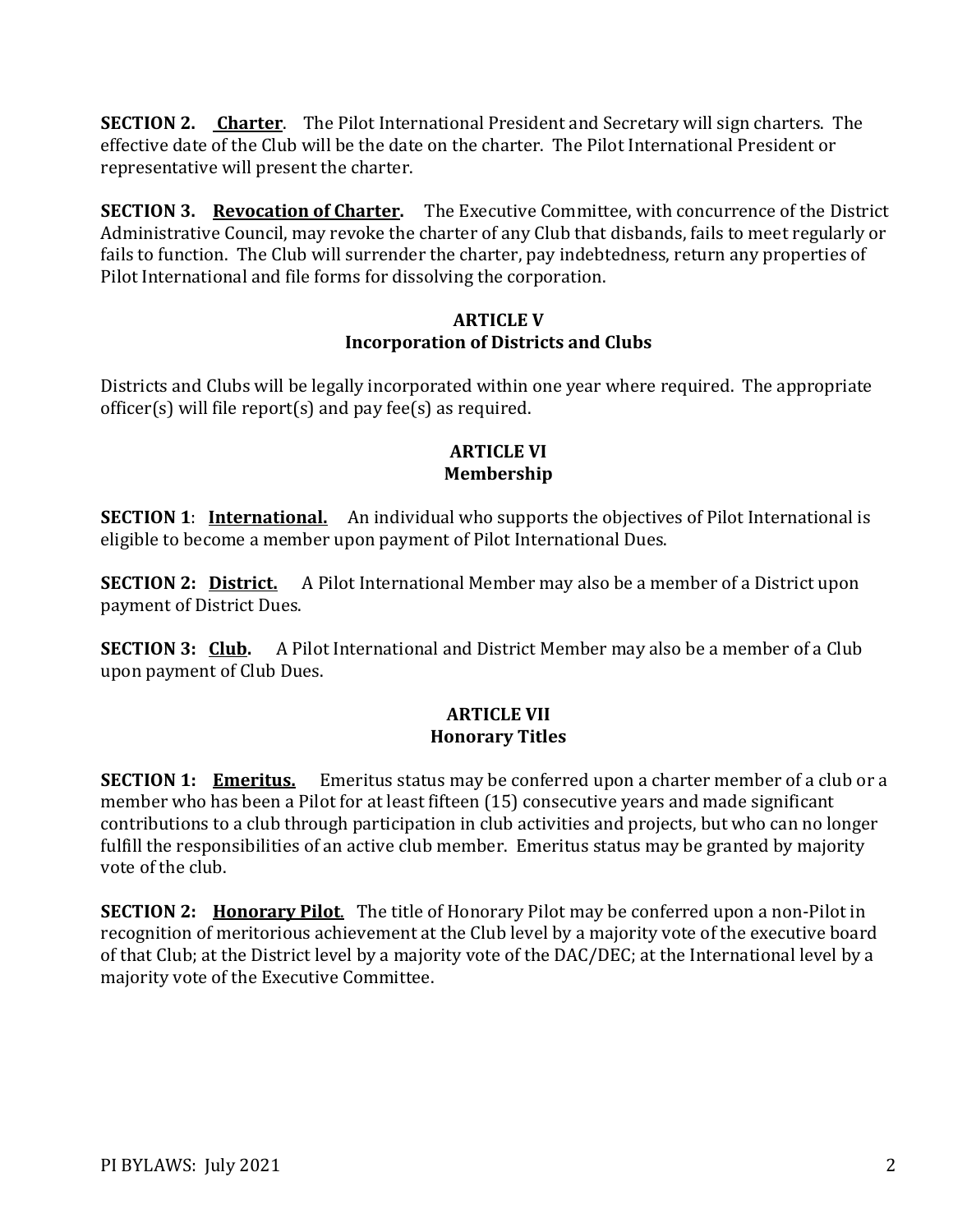## **ARTICLE VIII Dues and Fees**

# **SECTION 1. International.**

**a. Dues.** Pilot International dues will be established by the voting body of the international convention. Dues will be paid annually to Headquarters by July 1. For new members, dues will be assessed based on the month a member enters the Club through the remainder of the current Club year. **[Effective July 1, 2014]**

Pilot International Dues will be waived for (a) Fifty Year Members, (b) current students, including former Anchors, who are seeking higher education degrees and not paying club dues, (c) Scholarship recipients, at all levels of Pilot, who are not paying Club dues, (d) Emeritus Members, and (e) military personnel who are deployed from their home station.

Pilot International dues structure will be based on the Country Classifications as indicated in the World Bank's four economic income groupings. Dues will be paid to Pilot International in the currency of the country where the member resides.

The dues structure will be as follows:

- 1. High Income Economies: Full dues;
- 2. Upper Middle Income Economies: One-half dues;
- 3. Lower Middle Economies: One-third dues;
- 4. Low Income Economies: One-third dues.
- **b. Fees.**
	- **1. Insurance.** All members residing in the United States shall pay an annual insurance fee.
	- **2. Initiation.** An Initiation Fee will be paid by each new member. Initiation Fees will be waived for former Anchor and Compass Club members.
	- **3. Reinstatement.** Reinstated members shall pay a reinstatement fee.

**SECTION 2. District.** Each member will pay District dues as required by the District standing rules.

**SECTION 3. Club.** Each member will pay Club dues as required by the Club standing rules.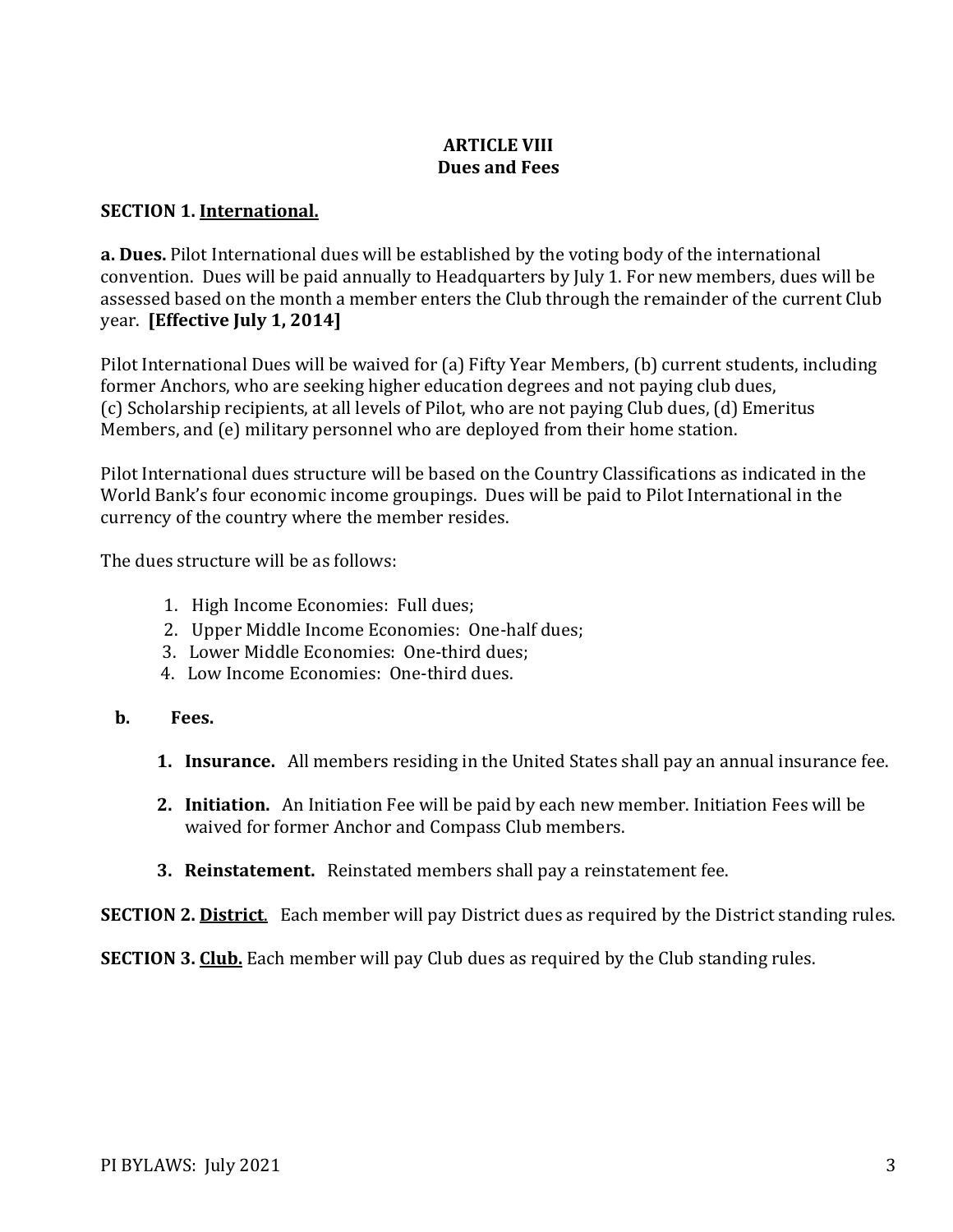#### **PILOT CLUB:**

### **ARTICLE IX Pilot Club Leadership**

Pilot Club officers will be President, President Elect, Secretary, and Treasurer. Additional officers may be elected and, at the option of the Club, the positions of Secretary and Treasurer may be combined.

#### **SECTION 1. President.** The President will:

a. preside at Club and Executive Board meetings;

b. serve without vote as an ex-officio member of the Divisions and Standing Committees;

c. appoint and serve without vote as an ex-officio member of all Special Committees authorized by the Executive Board;

d. serve as a member of the Budget Committee;

e. countersign vouchers and Club checks;

f. appoint a Club parliamentarian who retains full privileges of membership;

g. authorize expenditures of unbudgeted amounts within the limits established in the Club Standing Rules;

h. appoint an Audit Committee and ensure that the books are audited by August 31; and i. perform other duties as required.

#### **SECTION 2. President Elect.** The President Elect will:

a. preside in the absence of the President;

b. coordinate Club programs;

c. serve without vote as an ex-officio member of the Divisions;

d. serve as a member of the Budget Committee;

e. countersign vouchers, and countersign checks in the absence of the President;

f. appoint division coordinators for the next year;

g. appoint the Pilot International Representative for the next year;

h. assign each member to a division for the next year; and

i. perform other duties as required.

### **SECTION 3. Secretary.** The Secretary will:

a. record and transcribe minutes of all Club and Board meetings;

b. present a summary of Executive Board action to the Club;

c. report changes in Members' contact information within thirty (30) days to Pilot International

Headquarters and the District Secretary; and

d. perform other duties as required.

## **SECTION 4. Treasurer.** The Treasurer will:

a. receive and deposit all Club funds;

b. serve as a member of the Budget Committee;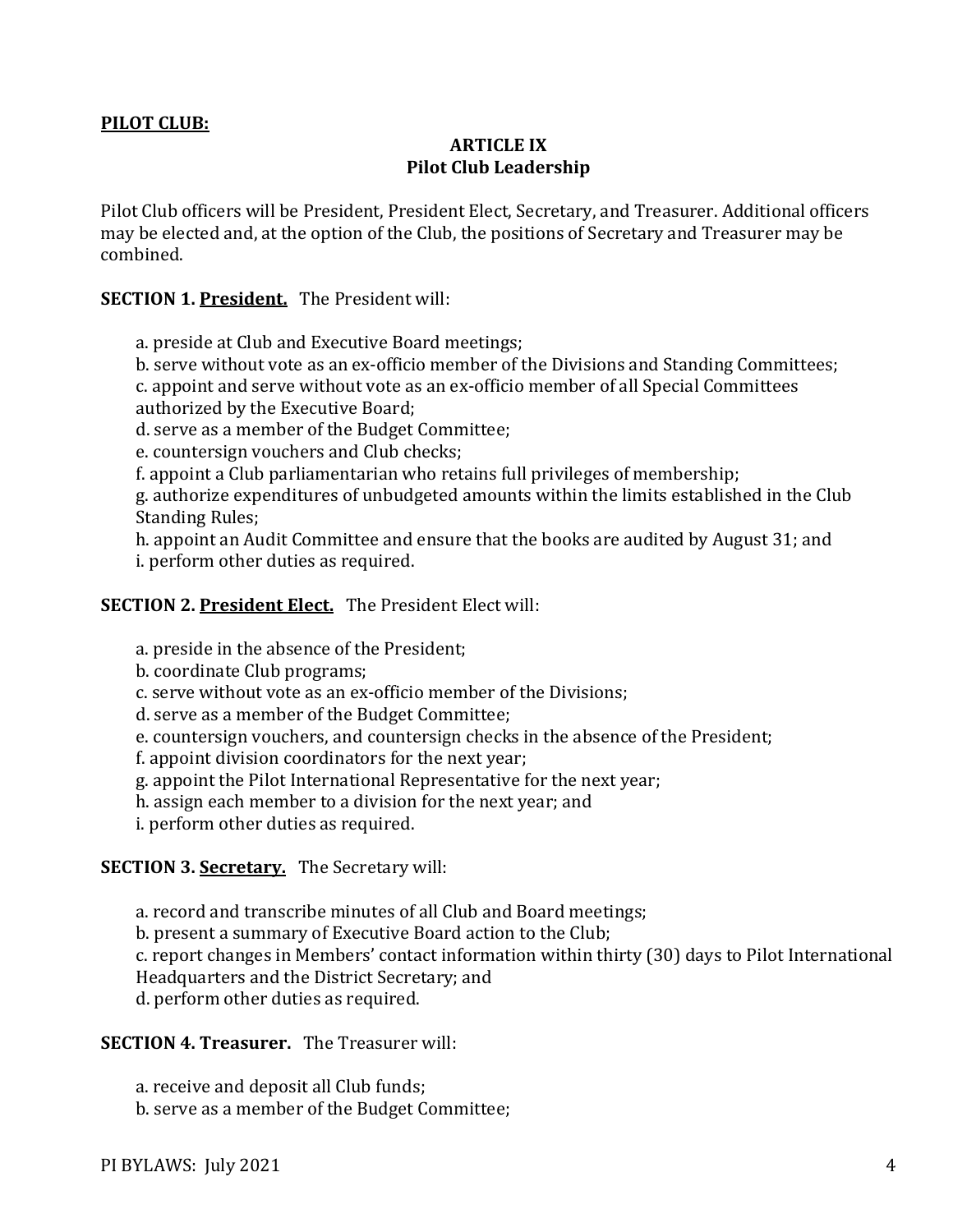c. pay all authorized bills;

d. sign all checks issued;

e. ensure that unbudgeted expenditures are approved by the Club members;

f. give a financial report to the Executive Board and to the Club as required;

g. file state/province/prefecture reports, and pay all fees;

h. deliver books to the audit committee by July 31; and

i. perform other duties as required.

**SECTION 5. Terms.** Terms of office will begin July 1.

**SECTION 6. Qualifications.** A nominee for the office of President Elect will have served at least one year on the Executive Board or have had prior Board experience in another Pilot Club.

**SECTION 7. Nominations**. At least three (3) but no more than five (5) Nominating Committee members and two (2) alternates will be elected by ballot no later than two months prior to District Convention. The Nominating Committee will elect a chairman. Any Club member may recommend nominees. The Nominating Committee will select one or more nominees for each office.

**SECTION 8. Election.** Officers will be elected no later than one month prior to district convention. Nominations may be made from the floor with prior consent of the nominee. The nominating committee will verify their qualifications. If there is more than one nominee for any office, the election will be by ballot. A majority vote of votes cast will elect.

**SECTION 9. Vacancy in Office.** If an incoming officer resigns between the report of the Nominating Committee and June 30, the Executive Board shall recommend a person for the office and the Club shall vote on this recommendation.

Vacancies occurring after July 1 shall be filled within thirty (30) days of the vacancy. The following will apply:

a**. President.** A vacancy in the office of President will be filled by the President Elect.

b. **President Elect.** The Executive Board shall recommend a person for the office of President Elect, and the Club shall vote on this recommendation.

c. **Other Offices.** The President shall appoint, with the approval of the Executive Board, a person for vacancies in other offices.

#### **ARTICLE X Pilot Club: Executive Board**

The Executive Board, consisting of the Club officers, will meet as needed. A majority of the members will constitute a quorum. A summary of the Board actions will be reported to the Club. Special meetings of the Board may be called by the President or two (2) members. Each member will be notified of the time, place and purpose of the meeting.

The Board will:

a. conduct all routine business of the Club; and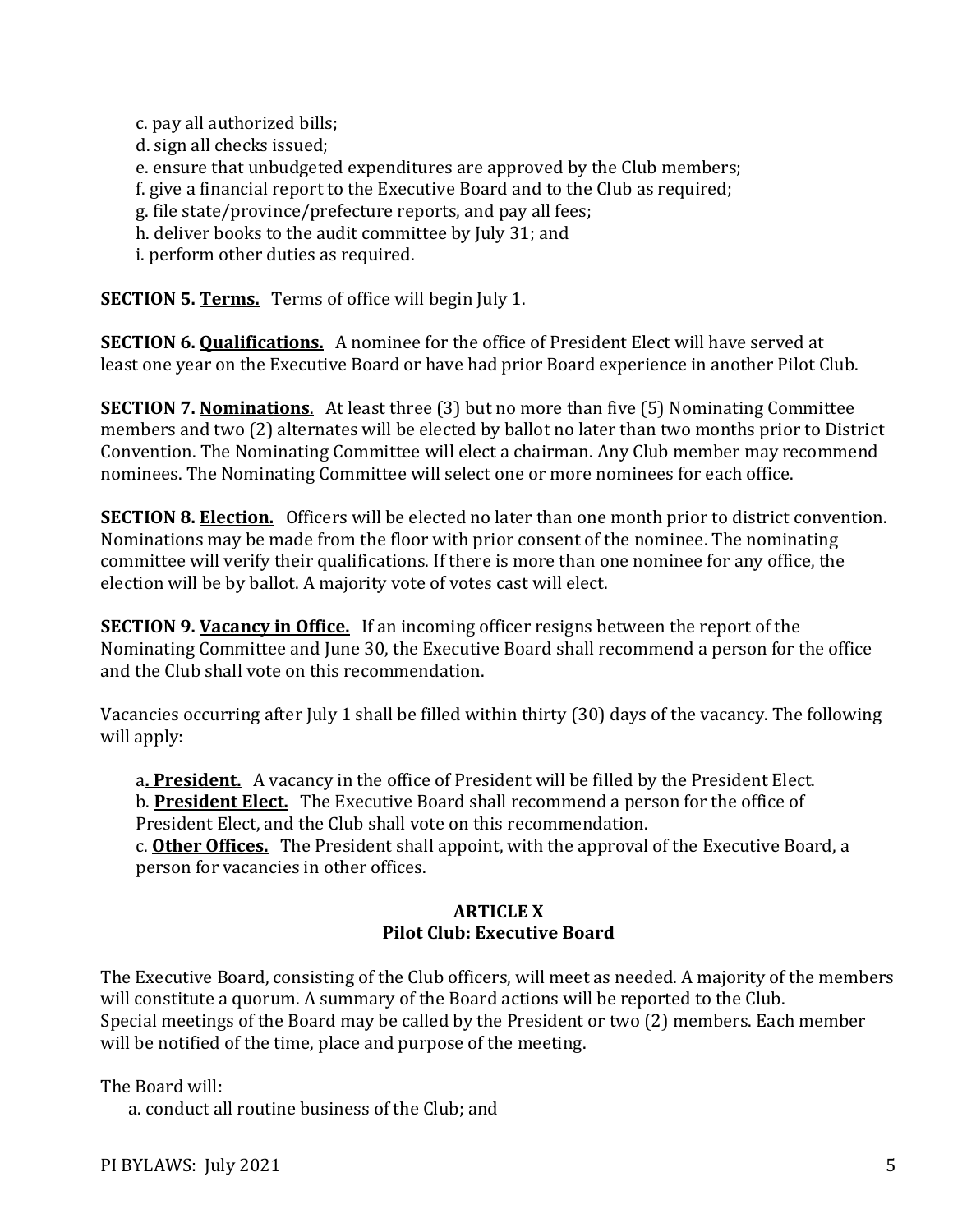b. approve division plans and the Club budget.

## **ARTICLE XI Official Records**

**SECTION 1: Club Minutes.** Club Minutes should be retained permanently.

**SECTION 2: Financial Records.** Financial records should be retained for seven (7) years.

**SECTION 3. Transfer of Records.** Unless otherwise specified, officers will deliver their records and materials relating to their duties to their successors immediately following the close of their term of office.

## **ARTICLE XII Club Financial Obligations**

**SECTION 1: District Conventions.** Each Club will pay the registration fee for their Club delegates to attend District conventions and may pay other expenses per the Club's Standing Rules.

**SECTION 2: International Convention.** Each Club will pay the registration fee and transportation costs for at least one delegate to each international convention and may pay lodging expenses and per diem. In the event a delegate can not attend a convention, the Club will pay one registration fee to Pilot International.

### **ARTICLE XIII**

# **Pilot Club: Meetings - Regular, Special and Quorums**

**SECTION 1. Regular.** The Club will hold at least six (6) meetings per year. The place, date and time will be determined by the members.

**SECTION 2. Special.** Special meetings may be called by the President, by the Executive Board or by five members, provided all members are notified of the time, place, and the purpose(s) for the meeting at least one week in advance.

**SECTION 3. Quorums.** Quorums will be set by the Club.

#### **ARTICLE XIV Pilot Club Divisions**

The endeavors of the Club may be divided into the Divisions of Pilot International as noted in Article XXX. Within the Divisions, Committees may be formed to carry out specific projects or responsibilities. The Executive Board and the Club Membership must approve all Plans of Work.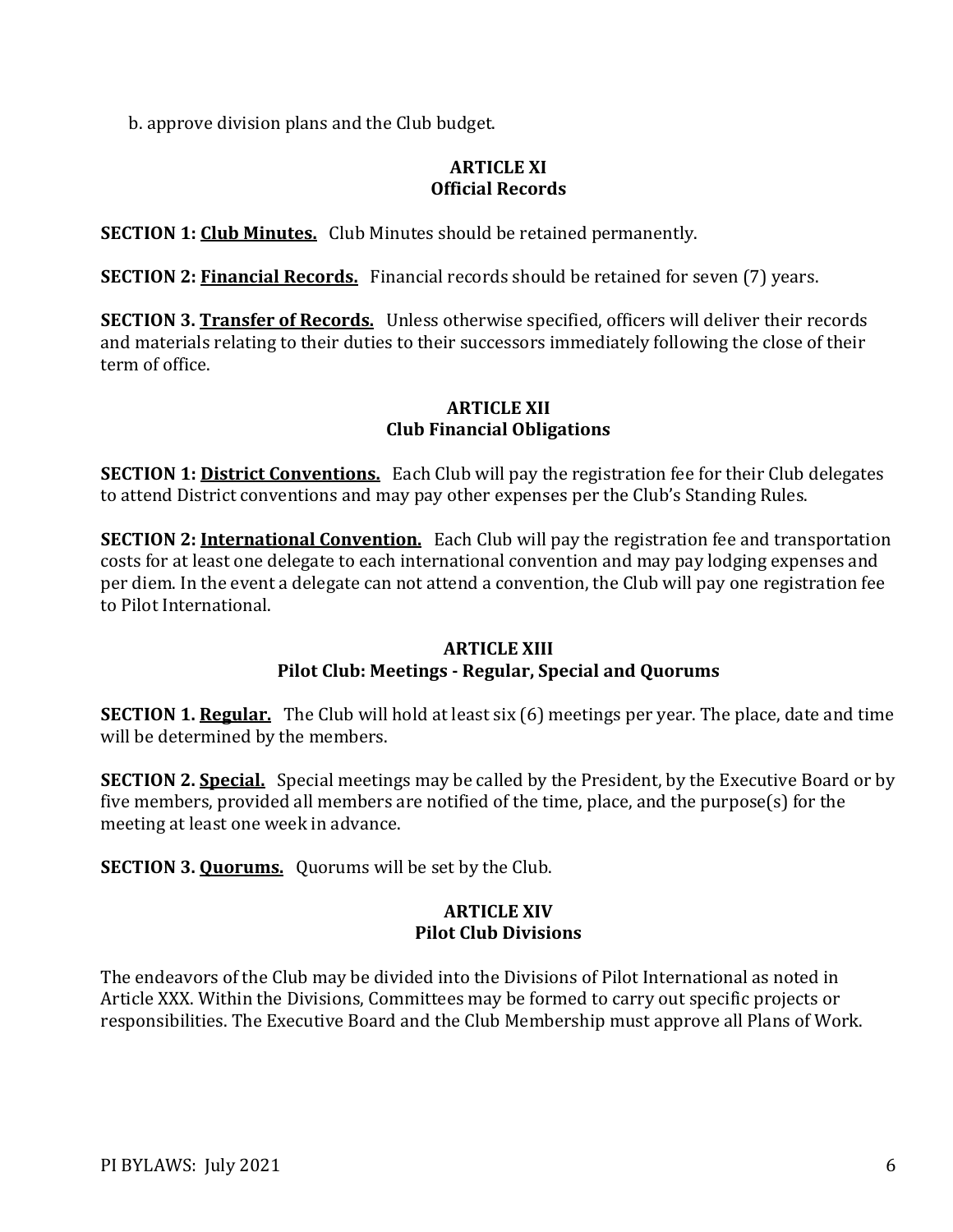### **ARTICLE XV Committees: Standing and Special**

**SECTION 1. Budget Committee.** The Budget Committee will consist of the incoming Treasurer (Chair) and Fundraising Coordinator along with the current President, President Elect and Treasurer. The committee will prepare the budget to be approved by the Executive Board and Club Membership.

**SECTION 2. Audit Committee.** The Audit Committee shall review the financial records of the prior year by August 31 and provide a written report of the findings to the President and Immediate Past President. The Audit Committee will consist of two members appointed by the out-going President and will be made up of members who were not authorized to sign checks or disperse funds.

**SECTION 3. Special Committees.** Special Committees may be appointed by the President with approval of the Executive Board.

#### **ARTICLE XVI Pilot Club: Standing Rules**

**SECTION 1. Pilot International Bylaws.** Standing rules will not conflict with the Pilot International Bylaws.

**SECTION 2. Amendments.** Standing rules may be amended at any regular meeting by majority vote of eligible voters. The amendment shall be mailed, either by electronic or postal mail, to each eligible Pilot at least thirty (30) days prior to the vote, and presented at a Club business meeting for discussion and voting.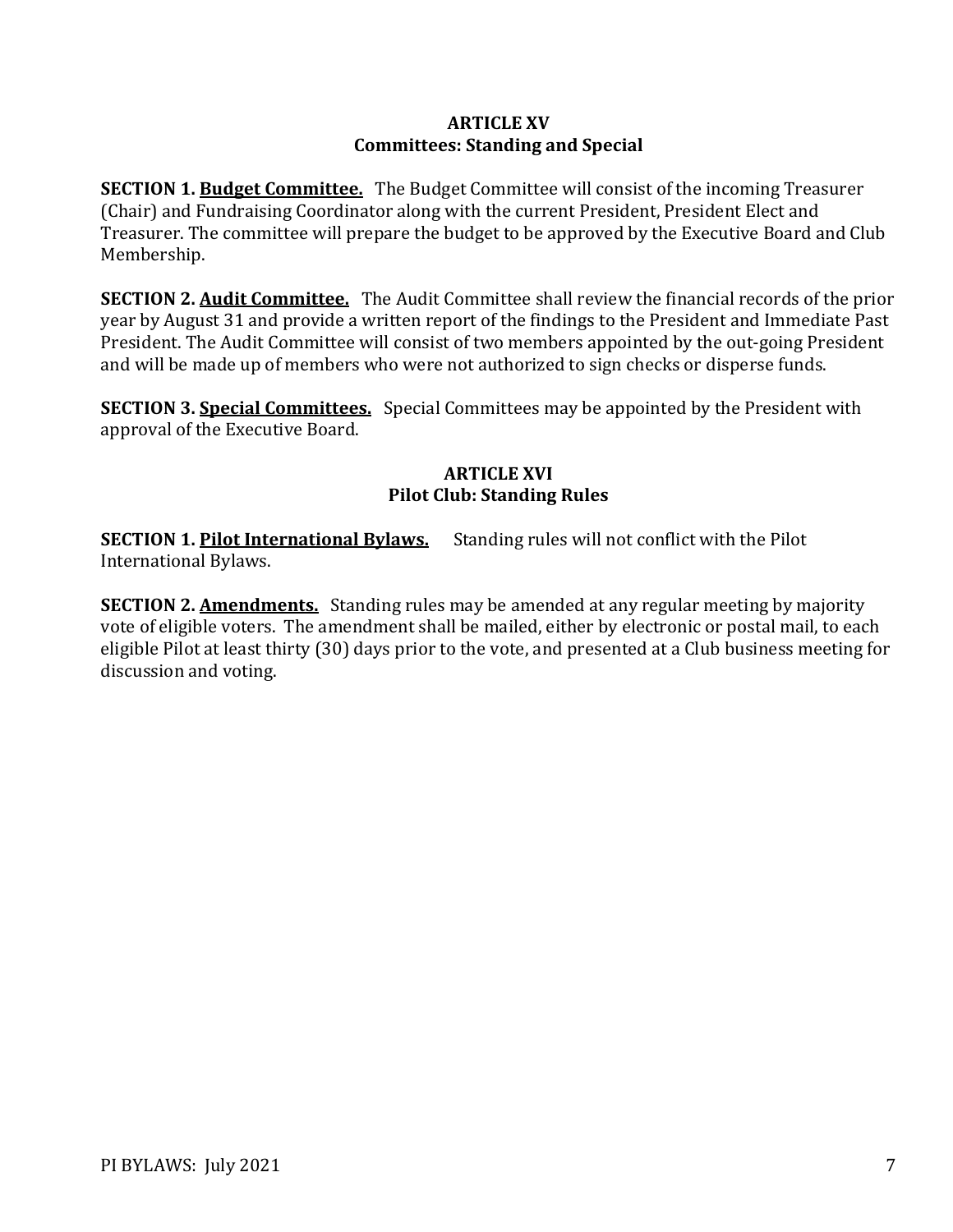## **DISTRICT:**

## **ARTICLE XVII District Leadership**

The District Administrative Council of a non-regional District will be: Governor, Governor Elect, one or more Lt. Governors (optional), Secretary and Treasurer.

The District Administrative Council of a regional District will be: Governor, Governor Elect, Secretary and Treasurer. The Regional Lt. Governors and the District Administrative Council will make up the District Executive Council.

The work of the District officers will be under the general supervision of the Pilot International Executive Committee. Officers will attend meetings of the District Administrative Council and/or District Executive Council, the District convention and other District meetings. All officers serve under the supervision of the Governor.

**SECTION 1. Structure.** Districts may elect to operate with or without regions. Districts will be classified as small or large district depending on total membership of the district as follows: **a. Small District:** Districts with a total membership of 250 Pilots or less.

**b. Large District:** Districts with a total membership of more than 250 Pilots.

**SECTION 2. Governor.** The Governor will oversee the work of the District and will:

- a. serve as a member of the International Administrative Council;
- b. represent Pilot International in the District;
- c. attend the Council of Leaders, meetings of the International Administrative Council and the international convention;
- d. ensure that Clubs receive the assistance they need through visits and other means;
- e. sign contracts on the District's behalf;
- f. preside at all District meetings;
- g. counter sign all vouchers and checks issued against District funds;
- h. appoint committees as required;
- i. appoint an Audit Committee and insure the treasurer's records are audited by August 31;
- j. send to Clubs/Delegates by electronic or postal mail all convention business material at least thirty (30) days prior to the first day of District Convention;
- k. perform duties relating to the District convention as outlined in the "District Convention Manual";
- l. deliver the files of the District to successor by August 15; and
- m. perform other duties as required.

**SECTION 3. Governor Elect:** The Governor Elect will:

- a. make appointments by December 1 for the following year including, but not limited to, Parliamentarian, Pilot International Representative, and Division Coordinators;
- b. attend the Council of Leaders and international convention;
- c. assist Clubs by visits and other means as assigned;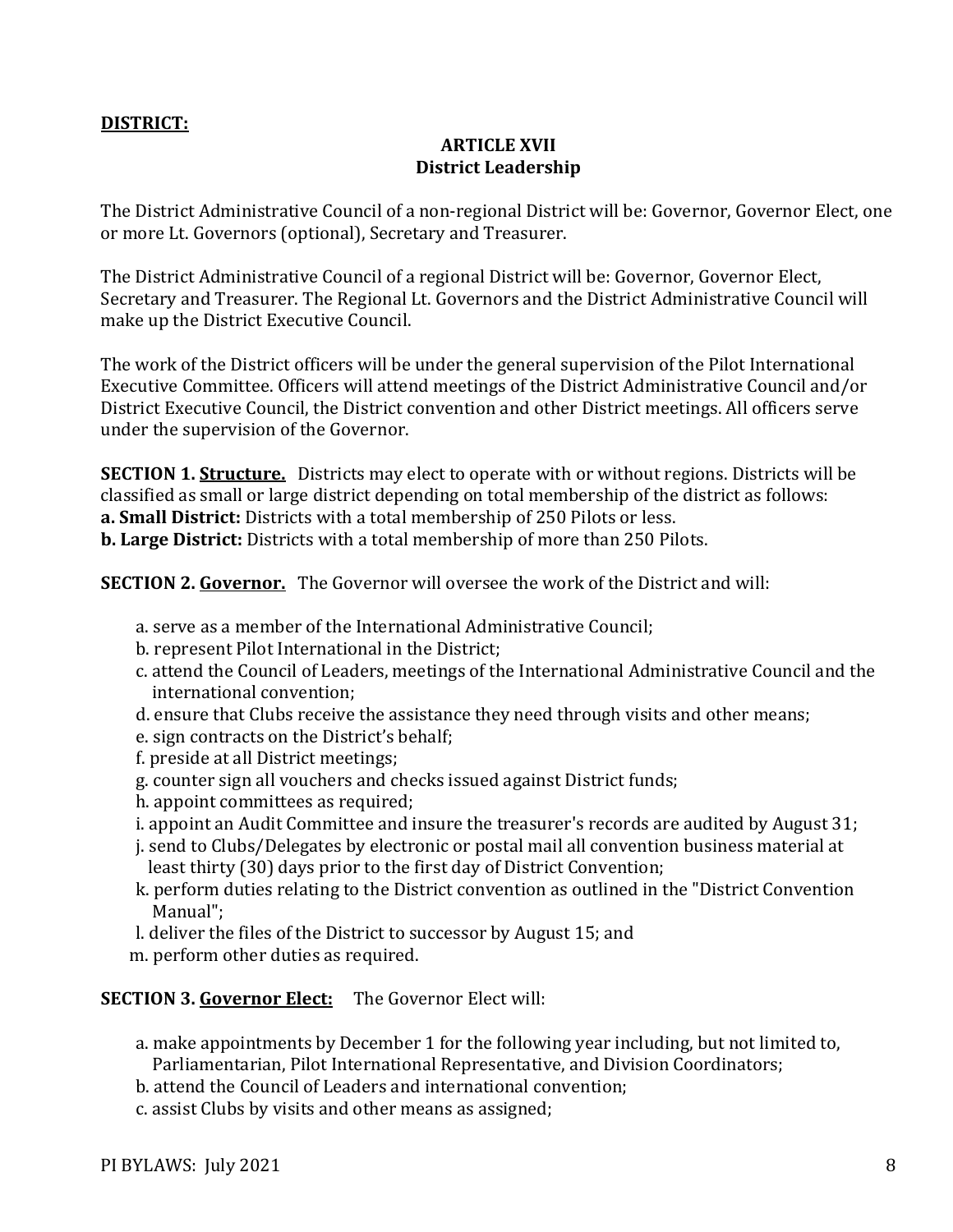d. preside in the absence of the Governor;

e. countersign vouchers and countersign checks in the absence of the Governor; and

f. perform other duties as required.

# **SECTION 4. Lt. Governor:** Lt. Governors will:

a. attend the Council of Leaders and international convention;

b. assist Clubs by visits and other means as assigned;

c. supervise the Clubs of the region and preside at regional meetings in regional Districts; and

d. perform other duties as required.

# **SECTION 5. Secretary:** The Secretary will:

a. record, transcribe and distribute the minutes of the meetings of the District Administrative Council, District Executive Committee, and all District meetings as required;

b. distribute copies of District minutes to the District's Executive Committee Representative;

c. attend Council of Leaders and international convention; and

d. perform other duties as required.

## **SECTION 6. Treasurer**. The Treasurer will:

- a. receive and deposit all District funds within two weeks of receipt;
- b. pay all authorized bills within two weeks of receipt of approved voucher;
- c. sign all checks issued;
- d. furnish required financial reports of District funds to all Clubs and to the District's Executive Committee Representative as required;
- e. provide a copy of the District and Convention budgets to all attendees at District Convention;
- f. file reports and keep incorporation of the District in effect;
- g. deliver the District books to the Audit Committee by July 31;
- h. attend Council of Leaders and international convention; and
- i. perform other duties as required.

### **SECTION 7. Terms.**

a. The Governor Elect, Lt. Governors, Secretary and Treasurer will be elected for one-year terms. The Lt. Governors, Secretary, and Treasurer may serve two (2) consecutive terms. Exceptions in the term of office for Lt. Governor, Secretary and/or Treasurer may be granted by the Executive Committee.

b. Terms of office will begin on July 1.

c. An officer who has served more than six (6) months in office will have served a full term. An officer who has served less than one (1) term will be eligible for re-election.

**SECTION 8. Qualifications.** All nominees will be dues paying members of the District in which they have been nominated and have the following qualifications:

a. A nominee for Governor, Governor Elect or Lt. Governor will have served as President of a Pilot Club. A nominee for Governor Elect of a regional District will have served as a Lt. Governor.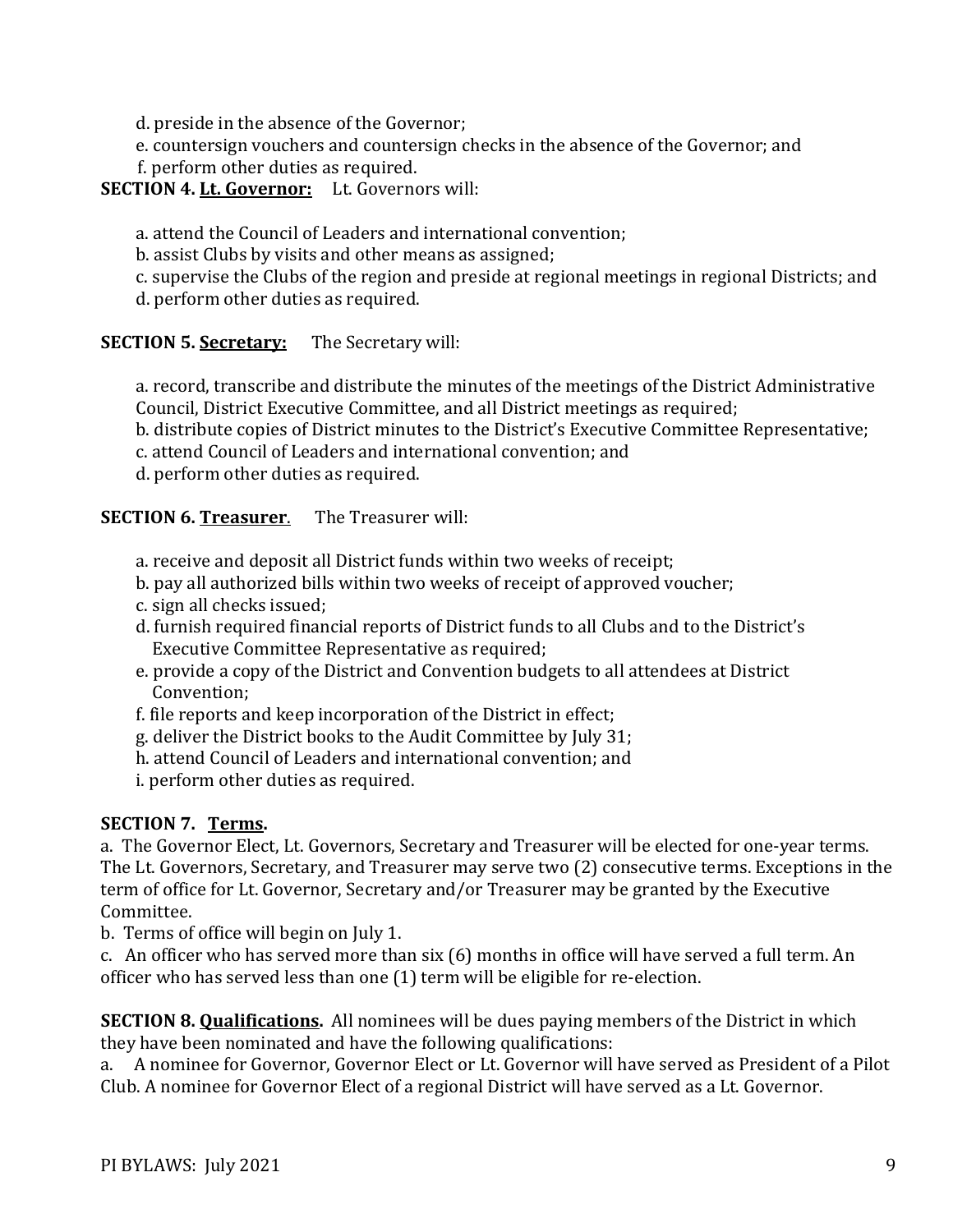b. A nominee for Secretary or Treasurer of a Small District will have served on a Pilot Club Executive Board.

c. A nominee for Secretary or Treasurer of a Large District will have served as President of a Pilot Club.

d. A Pilot will not serve as a District officer, International officer and/or club President at the same time.

**SECTION 9. Nominations.** The District Administrative council will appoint, by November 1, a nominating committee of three (3) to five (5) members or one (1) member from each region in regional Districts. No two (2) will be members of the same Club. The chairman will be designated by the Governor. The committee will verify and present at least one (1) qualified nominee for each elected District office to the District Convention body.

A club may submit nominees from any District dues-paying Pilot in the District to the nominating committee. In regional Districts, nominations for Regional Lt. Governor will be made only by Clubs from that region. Postmark deadline for nominations is 60 days prior to the first day of District Convention.

The nominating committee will send to the Governor the names and qualifications of nominees for District office no less than forty-five (45) days prior to the first day of District Convention.

The Governor will send by electronic or postal mail to the Clubs, District Officers and Past Governors (if applicable) the names and qualifications of nominees for District office no less than thirty (30) days prior to the first day of District Convention.

**SECTION 10. Solicitation of Votes.** No candidate for an elective office may campaign or solicit votes. No candidate for an elective office may have someone else campaign or solicit votes for them. A candidate may be disqualified if campaigning or solicitation for votes occurs.

**SECTION 11. Election.** Election of officers will be held at the District convention.

Unopposed nominees will be declared elected by acclamation by the Governor. All opposed nominees' names will appear on the ballot.

Election will be by a majority of ballots cast. If a runoff is necessary, the names of the two (2) nominees receiving the highest number of votes for each office will be placed on the ballot.

The voting body will be the Club delegates and District officers and, if the District chooses, may also include the past governors from that District. In regional Districts, Lt. Governors will be elected by all delegates who are members of clubs within the region, including club delegates, members of DAC/DEC and past governors, if past governors are given the right to vote by the district.

When a convention cannot be held, election of District officers will be by a postal mail vote and the results announced to the Clubs.

**SECTION 12. Vacancy In Office.** If a District Administrative Council or District Executive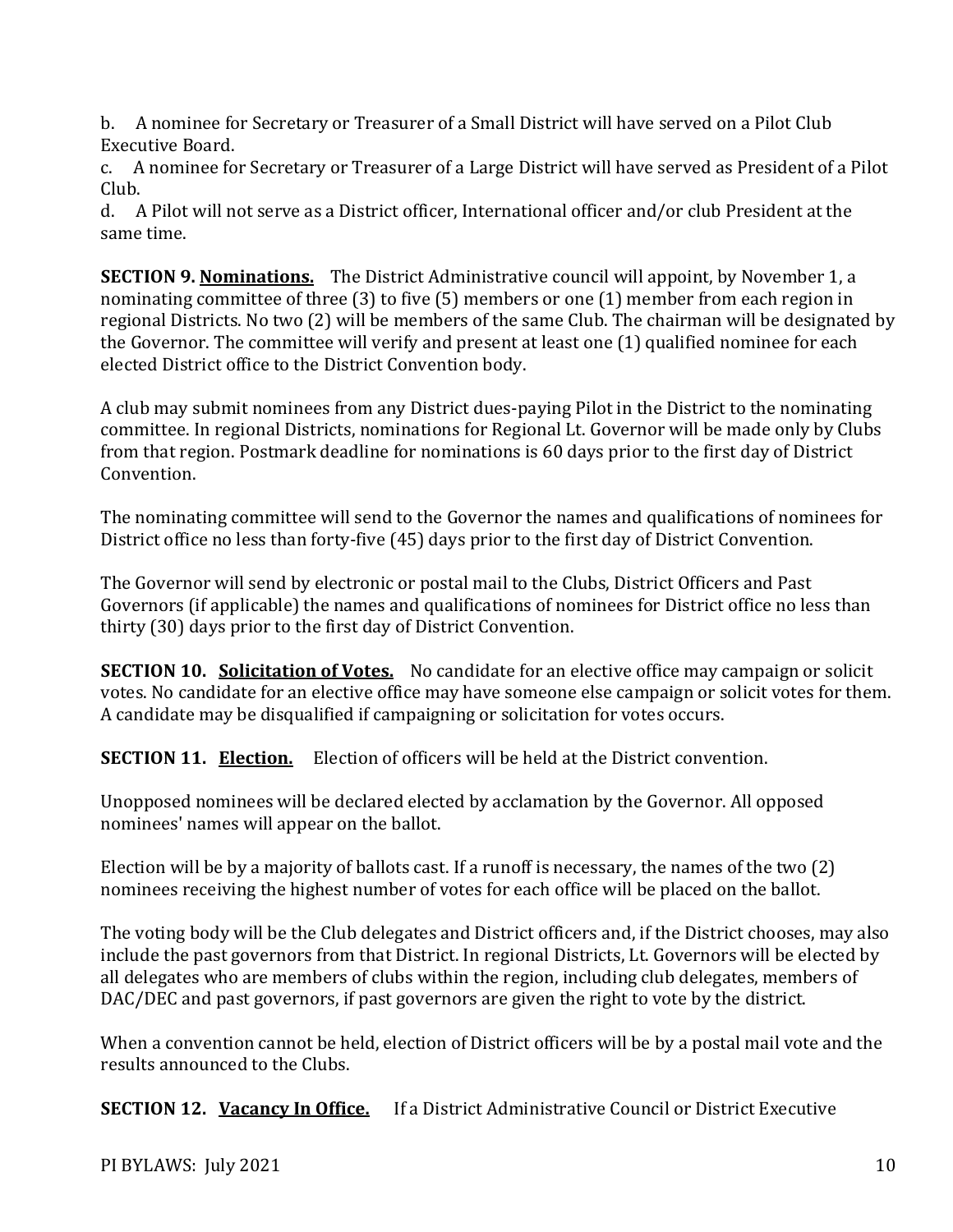Council member becomes unable to perform their duties for three (3) consecutive months or is absent from any two (2) required meetings, except in an emergency, the office will be forfeited.

**a. Governor.** A vacancy in the office of Governor will be filled by the Governor Elect. If the Governor Elect chooses to not fill the vacancy, the vacancy will be filled by a postal mail vote of the Clubs from up to two (2) nominees submitted by the District Administrative Council. The nominee receiving the majority of the total number of votes cast will become Governor.

# **b. Governor Elect.**

1. Non-Regional Districts. A vacancy in the office of Governor Elect will be filled by advance of the Lt. Governor, or appointment by the Governor with the approval of the District Administrative Council if there is no Lt. Governor or if there is more than one (1) Lt. Governor.

2. Regional Districts. A vacancy in the office of Governor Elect will be filled by appointment of a current or past Lt. Governor by the Governor with approval of the District Administrative Council.

c. **Other Offices.** Vacancies in other elected offices will be filled by appointment of the Governor with the approval of the District Administrative Council.

## **ARTICLE XVIII District: District Administrative Council and District Executive Council**

The District Administrative and District Executive Councils will:

- a. evaluate all clubs in their District and prepare a plan to provide assistance to the Clubs;
- b. propose amendments to the District standing rules;
- c. make recommendations for consideration by the voting body at District convention, including

the District budget;

- d. approve appointments made by the Governor;
- e. plan and oversee all District meetings;
- f. determine the dates and sites for District convention and other District meetings;
- g. approve minutes of District meetings; and
- h. perform other duties as required.

## **ARTICLE XIX Official Records**

**SECTION 1: District Minutes.** Minutes of all District meetings should be retained permanently.

**SECTION 2: Financial Records.** Financial records should be retained for seven (7) years.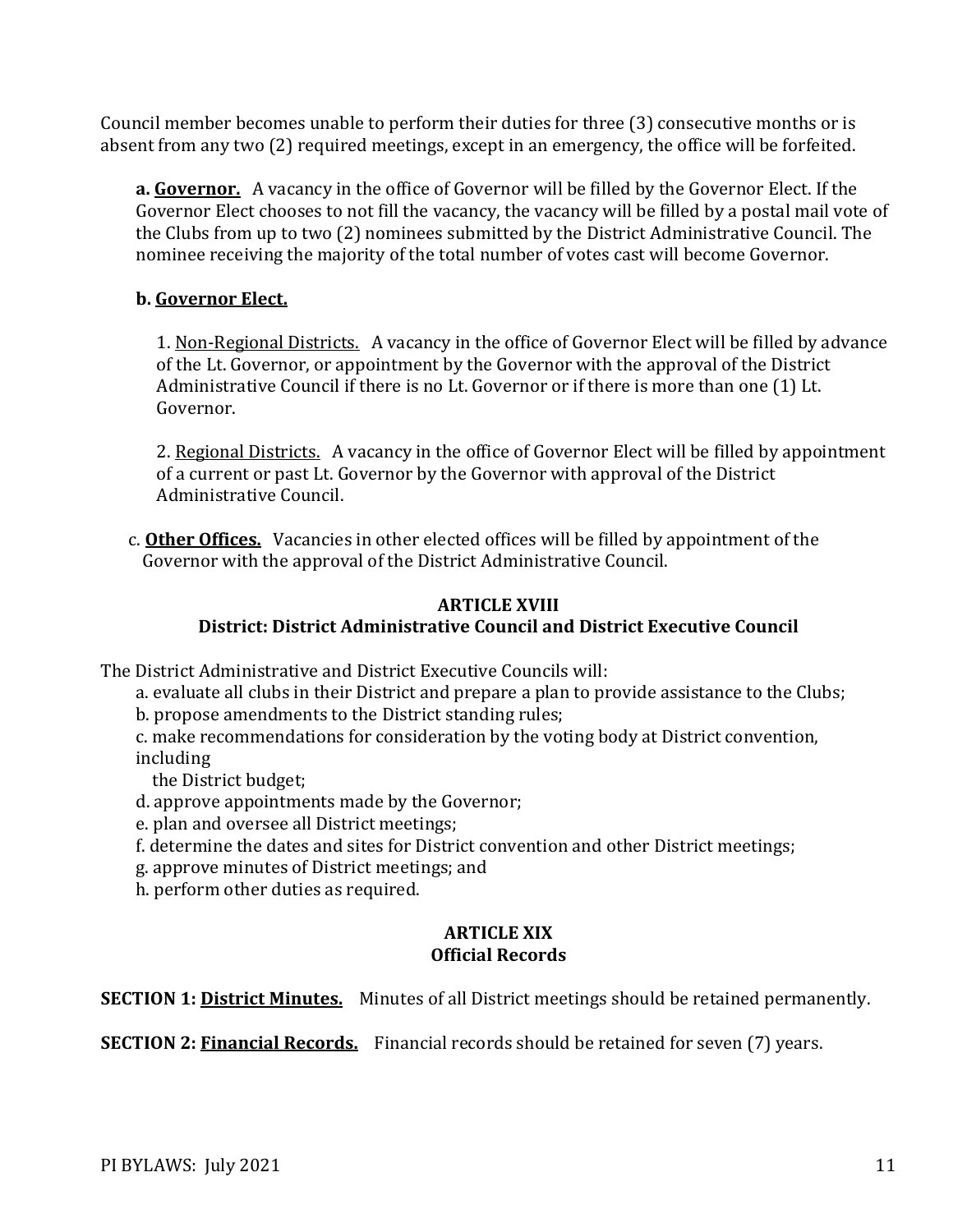**SECTION 3. Transfer of Records.** Unless otherwise specified, officers will deliver their records and materials relating to their duties to their successors immediately following the close of their term of office.

### **ARTICLE XX District: Conventions and Other Meetings**

# **SECTION 1. Conventions - Representation and Business.**

**a. District Convention.** A convention will be held in each District annually, at least forty-five (45) days before the Pilot international convention with the exception of the COED District Convention which will be held no later than in conjunction with the PI Annual Convention and Leadership Conference. The call to a District meeting will be issued by the Governor to every Club in the District at least sixty (60) days prior to the meeting. Other meetings may be held as determined by vote of the District. Delegates will attend all business meetings and official functions and report to the Club.

**b. Business.** Clubs will submit any recommendations in writing for the convention business to the District Governor at least sixty (60) days prior to the District convention. In consultation with the District Parliamentarian, the DAC/DEC will determine if the proposals are legal and not in conflict with Pilot International Bylaws. The budget and recommendations for consideration at the convention will be sent by electronic or postal mail to each Club in the District, the District officers, and past Governors (if they are delegates) at least thirty (30) days prior to the first day of the convention.

**c. Club Representation.** Each Club should be represented and is entitled to three (3) delegates and two (2) alternates. The delegates will be the President, President Elect, and one delegate and two alternates elected by the Club.

A Pilot Club may be excused from representation at the District convention by the District Administrative Council.

**d. Voting Body.** The voting body will be the Club delegates and District officers and, if the District chooses, may also include the past governors from that District.

The voting body for a region will be the delegates from the Clubs in that region.

Only delegates may introduce motions or vote, but any Pilot may speak to a motion.

### **ARTICLE XXI District Divisions**

The endeavors of the District may be divided into the Divisions of Pilot International as noted in Article XXX. Within the Divisions, Committees may be formed to carry out specific projects or responsibilities.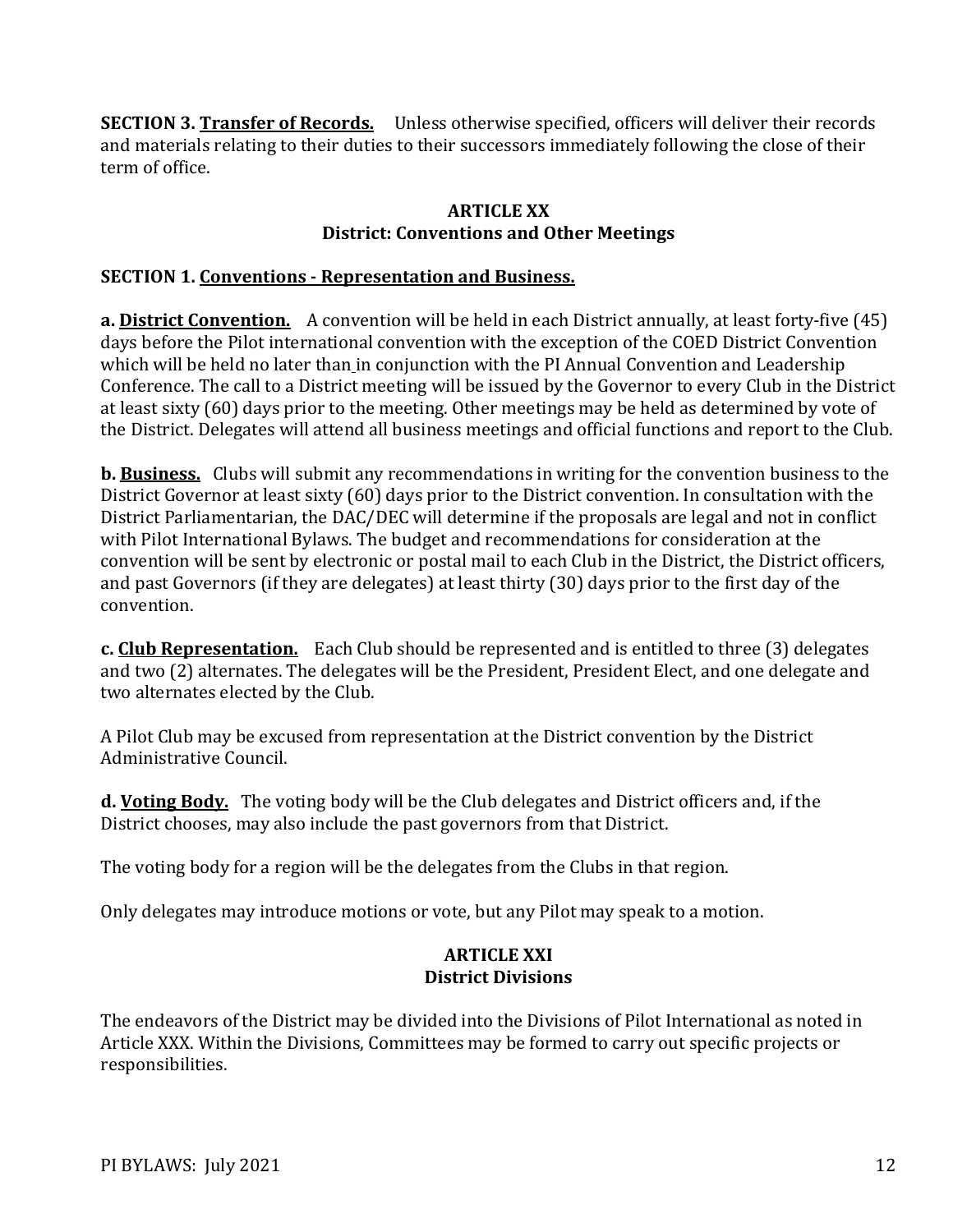### **ARTICLE XXII Committees: Standing and Special**

**SECTION 1. Audit Committee.** The Audit Committee shall review the financial records of the prior year by August 31 and provide a written report of the findings to the Governor and Immediate Past Governor. The committee shall be composed of Pilots with financial expertise.

**SECTION 2. Special.** Special Committees may be appointed by the Governor with approval of the DAC/DEC or established by the District's Standing Rules.

### **ARTICLE XXIII District: Standing Rules**

**SECTION 1. Pilot International Bylaws.** Standing rules will not conflict with the Pilot International Bylaws.

**SECTION 2. Amendment.** Standing rules may be amended at any meeting by majority vote of eligible voters.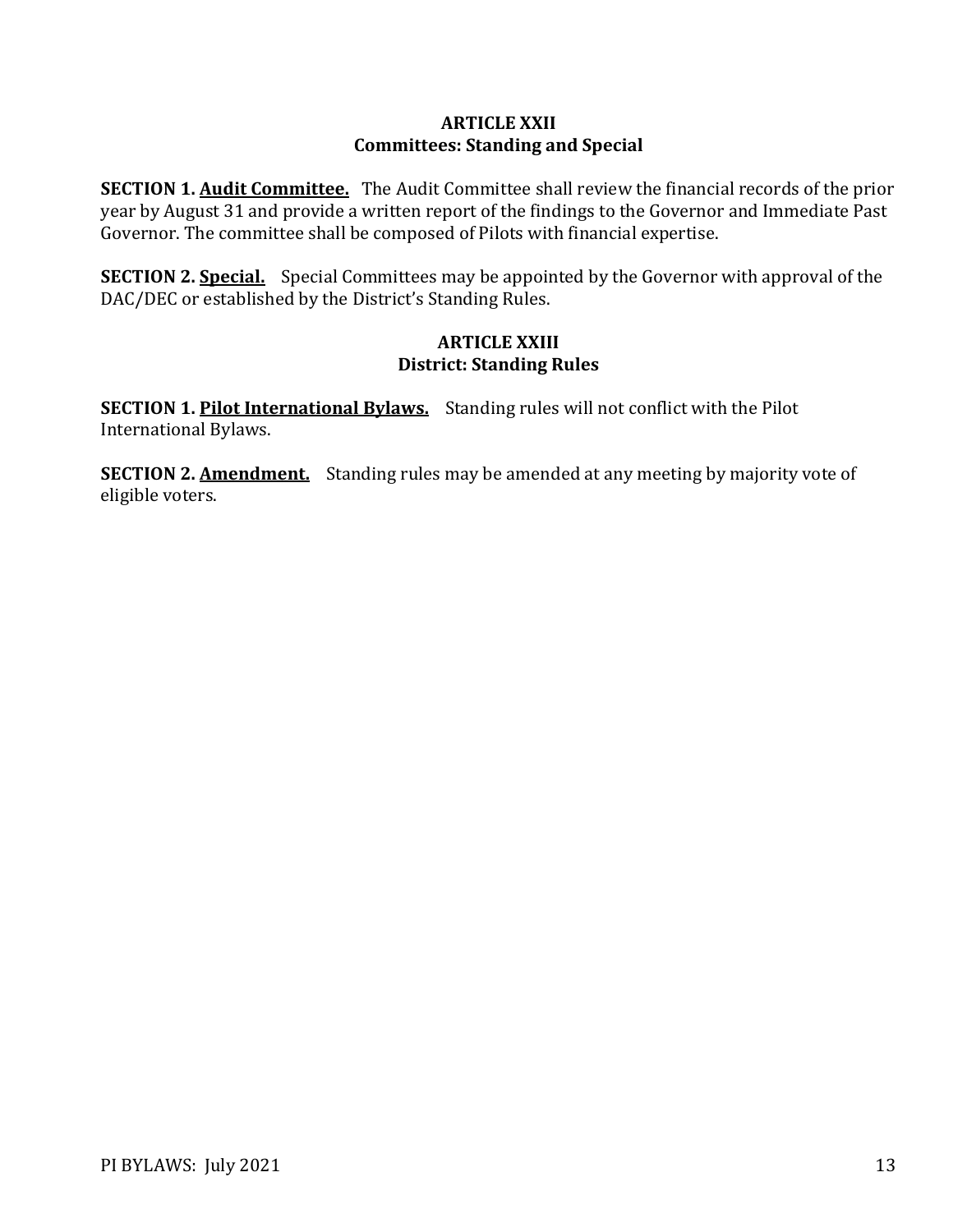### **PILOT INTERNATIONAL:**

## **ARTICLE XXIV PI: International Administrative Council**

The International Administrative Council, consisting of the Executive Committee and the District Governors, will be installed at the international convention.

### **SECTION 1. Duties of the International Administrative Council.** The Council will:

- a. establish the boundaries of Districts. Changes may be made in the boundaries of established Districts with the approval of two-thirds (2/3) of the Clubs in the District(s);
- b. approve the District organization;
- c. direct the operations of the District and the Clubs of Pilot International;
- d. approve convention sites recommended by the Executive Committee; and
- e. consider and recommend action to the convention body concerning proposed amendments to the Pilot International Bylaws.

**SECTION 2. Meetings of the International Administrative Council.** The International Administrative Council will meet prior to the Pilot International Convention. Special meetings may be held at the call of the President or of the Executive Committee.

## **ARTICLE XXV Pilot International Leadership**

The officers of Pilot International will be: President, President Elect, Vice President, Secretary, Treasurer and four (4) Directors.

**SECTION 1. President.** The President is the chief executive officer, exercising general supervision of the organization and will:

- a. preside at business sessions of the international convention, meetings of the International Administrative Council, and the Executive Committee;
- b. report on the work and state of the organization at the international convention and during the year as needed;
- c. be authorized to call special meetings of Pilot international, the International Administrative Council and the Executive Committee;
- d. appoint special committees authorized by the Executive Committee or the International Administrative Council, and make appointments to fill vacancies. Serve without vote as a member of all committees appointed;
- e. fill vacancies of international coordinators;
- f. appoint, with the approval of the Executive Committee, persons to fill vacancies on the Executive Committee, in accordance with the bylaws; and
- g. perform other duties as required.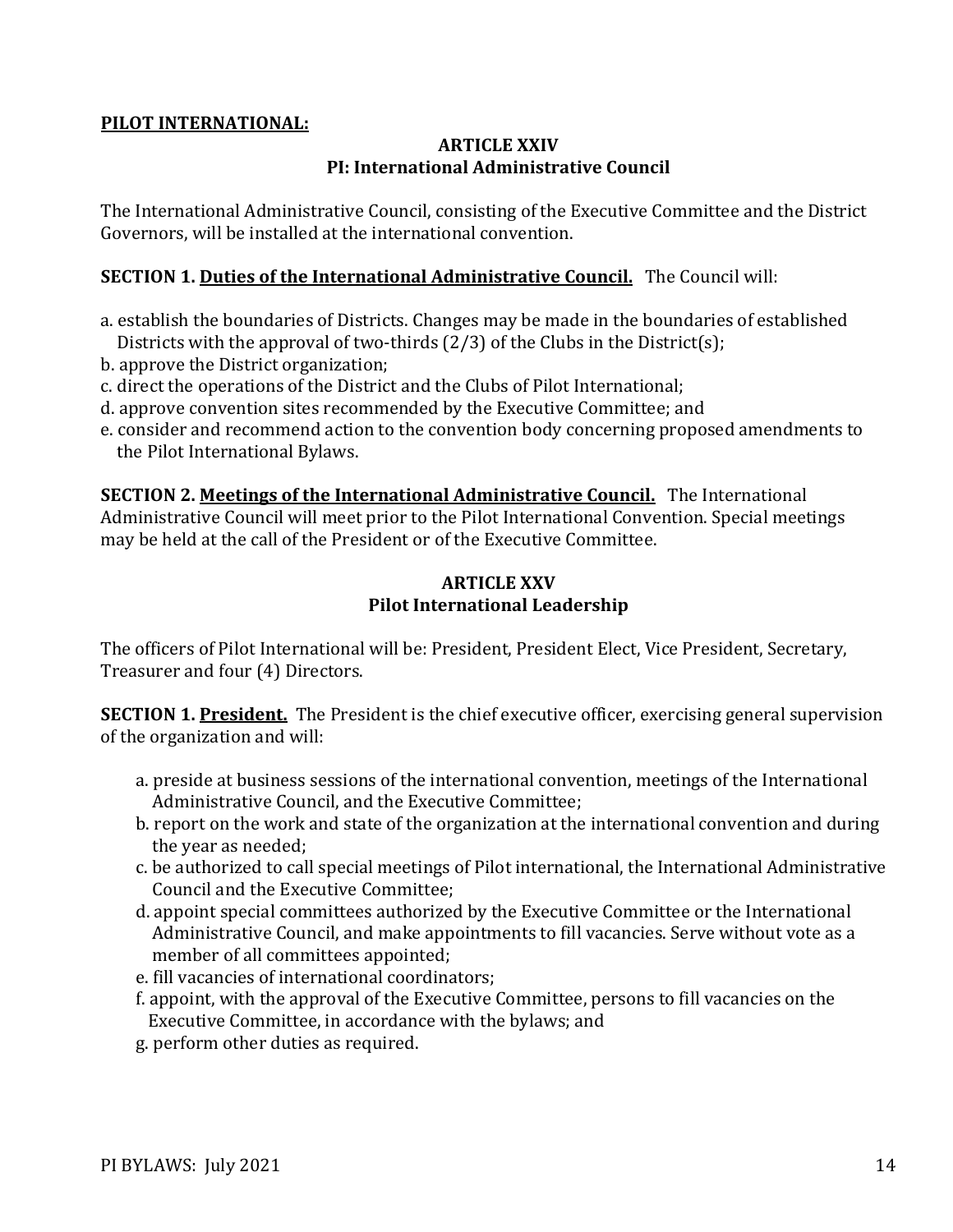## **SECTION 2: President Elect.** The President Elect will:

- a. preside in the absence of the President;
- b. make appointments for the following year including, but not limited to, Parliamentarian, Division Coordinators, Convention Chair, and special committees, and serve without vote on these committees; and
- c. perform other duties as required.

### **SECTION 3: Vice President.** The Vice President will discharge the duties assigned.

#### **SECTION 4. Secretary.** The Secretary will:

- a. record minutes of the meetings of the Executive Committee, International Administrative Council and convention meetings; and
- b. perform other duties as required.

#### **SECTION 5. Treasurer.** The Treasurer will:

a. assure expenditures are made in accordance with the approved budget or special authorization by the Executive Committee;

b. serve as Chair of the Budget Committee and furnish the International Administrative Council the proposed annual budget and the audit report; and

c. perform other duties as required.

**SECTION 6. Directors**. A Director will perform assigned duties.

### **SECTION 7. Terms.**

- a. The President Elect becomes President at the close of the term.
- b. The Vice President, Secretary, Treasurer and Directors will be elected for a term of one year, or until their successors assume office.
- c. The Secretary, Treasurer and the Directors may serve two (2) consecutive terms.
- d. Terms of office begin at the close of international convention.
- e. An officer elected or appointed to a one-year term who has served more than six (6) months will have served one (1) term. An officer who has served less than one (1) term may seek reelection.
- f. If a member of the Executive Committee is unable to perform duties of the office for a period of three (3) successive months, or is absent from two (2) of the required meetings, except in an emergency, the member will forfeit the office.15

### **SECTION 8. Qualifications.** A nominee will: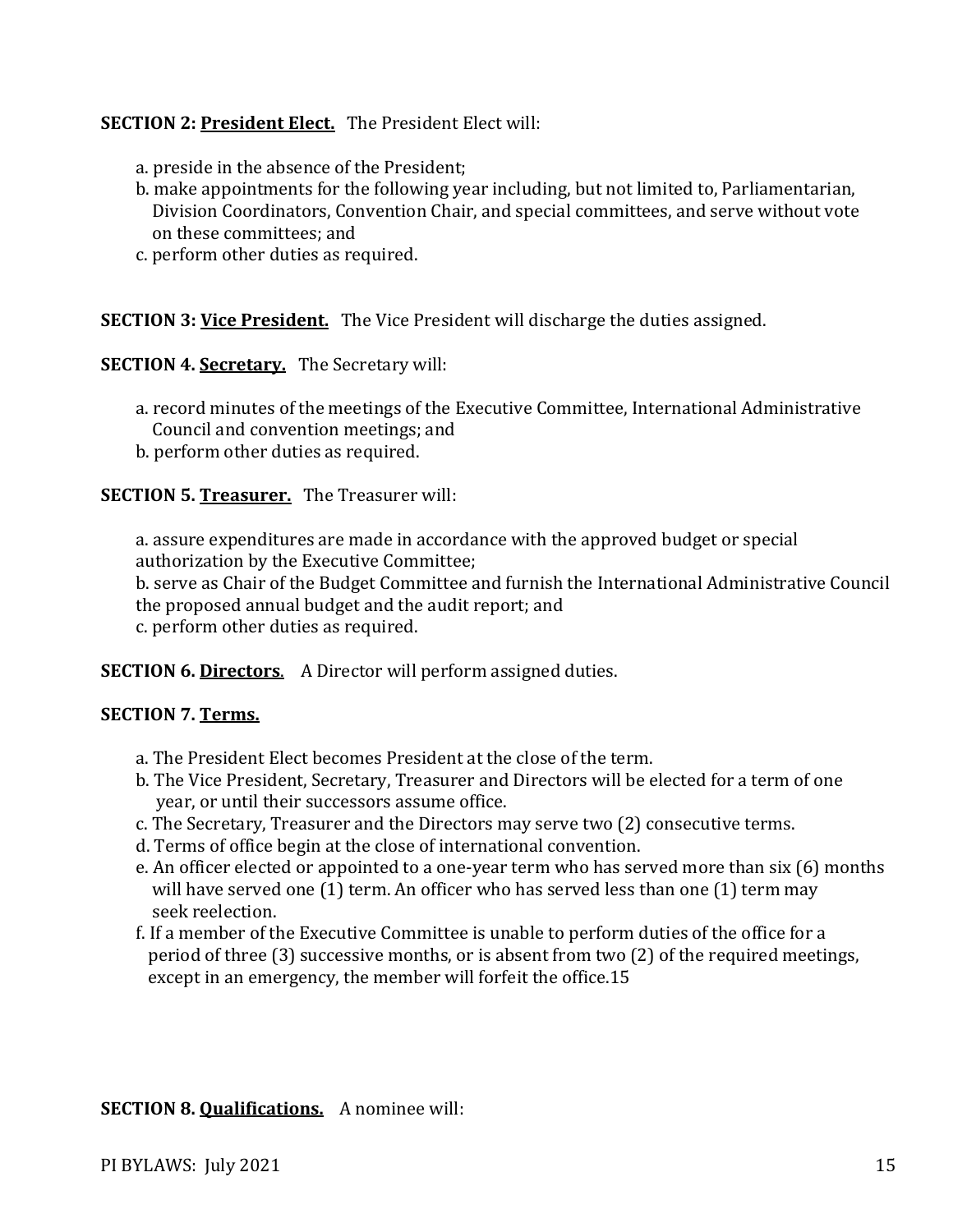- a. be a dues paying member of a Pilot Club;
- b. have served as a District Governor;
- c. have served at least two (2) years on the Executive Committee if a candidate for Vice President or President Elect.
- d. have fulfilled the commitments and obligations of any office to which appointed or elected; and
- e. not serve as an International officer, District officer and/or a Club President at the same time.

### **ARTICLE XXVI PI: Nominations, Election, Vacancy in Office**

**SECTION 1. Nominations.** The Executive Committee will appoint by November 1, a Nominating Committee of three (3) to five (5) members. No two (2) will be members of the same District. The chairman will be designated by the Executive Committee. The committee will verify and present at least one (1) qualified nominee for each elected international office.

A Club may submit nominees to the Nominating Committee. Nominations may be made beginning in January. Each nominee will submit a completed qualification form to Pilot International Headquarters with an electronic or postmark deadline of at least seventy (70) days prior to the first day of international convention. Pilot International will send, either by electronic or postal mail, a copy of the qualification forms to each Pilot Club, the International Administrative Council and Past International President at least thirty (30) days prior to the first day of convention.

**SECTION 2. Solicitation of Votes.** No candidate for an elective office may campaign or solicit votes. No candidate for an elective office may have someone else campaign or solicit votes for them. A candidate may be disqualified if campaigning or solicitation for votes occurs.

**SECTION 3. Election.** Election of officers will be held at the international convention.

- a. Unopposed nominees will be declared elected by acclamation by the Chair. All opposed nominees' names will appear on the ballot.
- b. Election will be by a majority of ballots cast. If a runoff is necessary, the names of the two (2) nominees receiving the highest number of votes for each office will be placed on the ballot.
- c. The voting body will be the delegates from the Clubs, the International Administrative Council and Past Pilot International Presidents.
- d. When a convention cannot be held, election will be by postal mail and the results announced to the Clubs.

# **SECTION 4. Vacancy in Office.**

- **a. President.** A vacancy in the office of President will be filled by the President Elect assuming the duties of President.
- **b. President Elect.** If a vacancy occurs in the office of President Elect, the vacancy will be filled by a postal mail vote of the Clubs from up to two (2) nominees submitted by the Executive Committee. The nominee receiving the majority of the total number of votes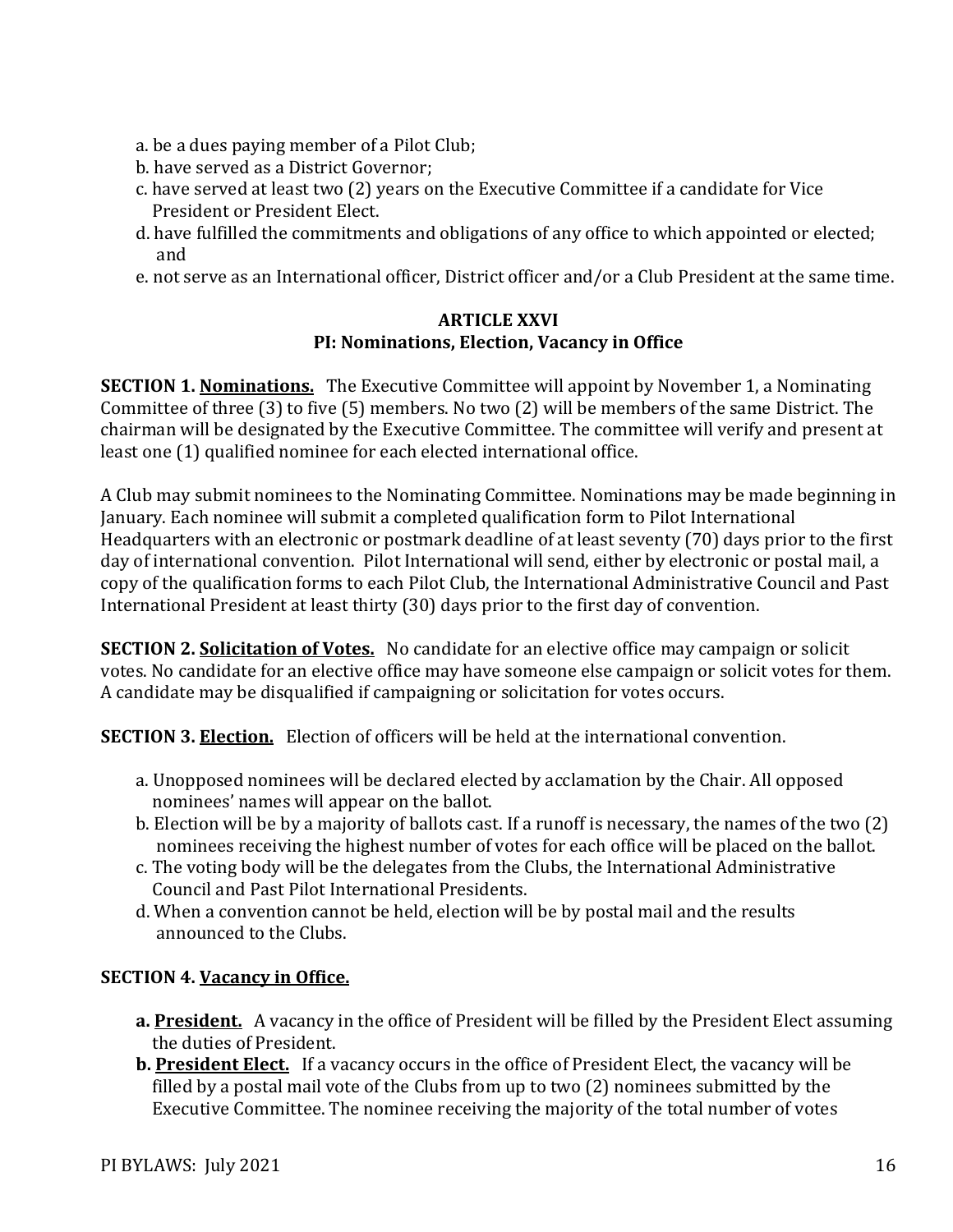cast will become President Elect.

**c. Other Offices.** Vacancies in other offices will be filled for the unexpired term by appointment of the President with the approval of the Executive Committee.

## **ARTICLE XXVII PI: Executive Committee**

The Executive Committee will be the elected officers: President, President Elect, Vice President, Secretary, Treasurer, and four (4) Directors and is the governing body of Pilot International. In addition, the Executive Director serves without vote.

**SECTION 1. Responsibilities.** The Executive Committee will administer the affairs of Pilot International, including the business, property, funds and investments. The Executive Committee will not incur indebtedness in excess of the estimated income of Pilot International for the current fiscal year, exclusive of restricted funds.

# **SECTION 2: Duties.**

- a. attend meetings of the Executive Committee, International Administrative Council and International Convention.
- b. conduct business by alternative voting methods;
- c. meet prior to and following the International Administrative Council meeting at the international convention and at least one other time during the year. Special meetings may be called by the President or five (5) members of the Committee;
- d. approve applications for the organization of new Clubs and direct extension work;
- e. employ an Executive Director (chief operating officer) and define the duties and fix compensation for the position;
- f. consider convention sites and make recommendations to the International Administrative Council, set dates, approve the plans, budget and minutes of the convention;
- g. make Executive Committee visits as assigned; and
- h. perform other duties of their offices.

### **ARTICLE XXVIII PI: Finances**

**SECTION 1. Fiscal Year.** The fiscal year of Pilot International will be from July 1 through June 30.

**SECTION 2. Depositories.** The Executive Committee will designate depositories for the investment of Pilot International funds.

**SECTION 3. Accounting.** A proposed line item budget recommended by the Executive Committee shall be mailed, either by electronic or postal mail, to the International Administrative Council, Pilot Clubs and Past International Presidents, at least thirty (30) days prior to the first day of the annual convention. A line item budget shall be adopted by the voting body at the annual convention. A financial statement and a copy of the adopted line item budget will be provided annually to the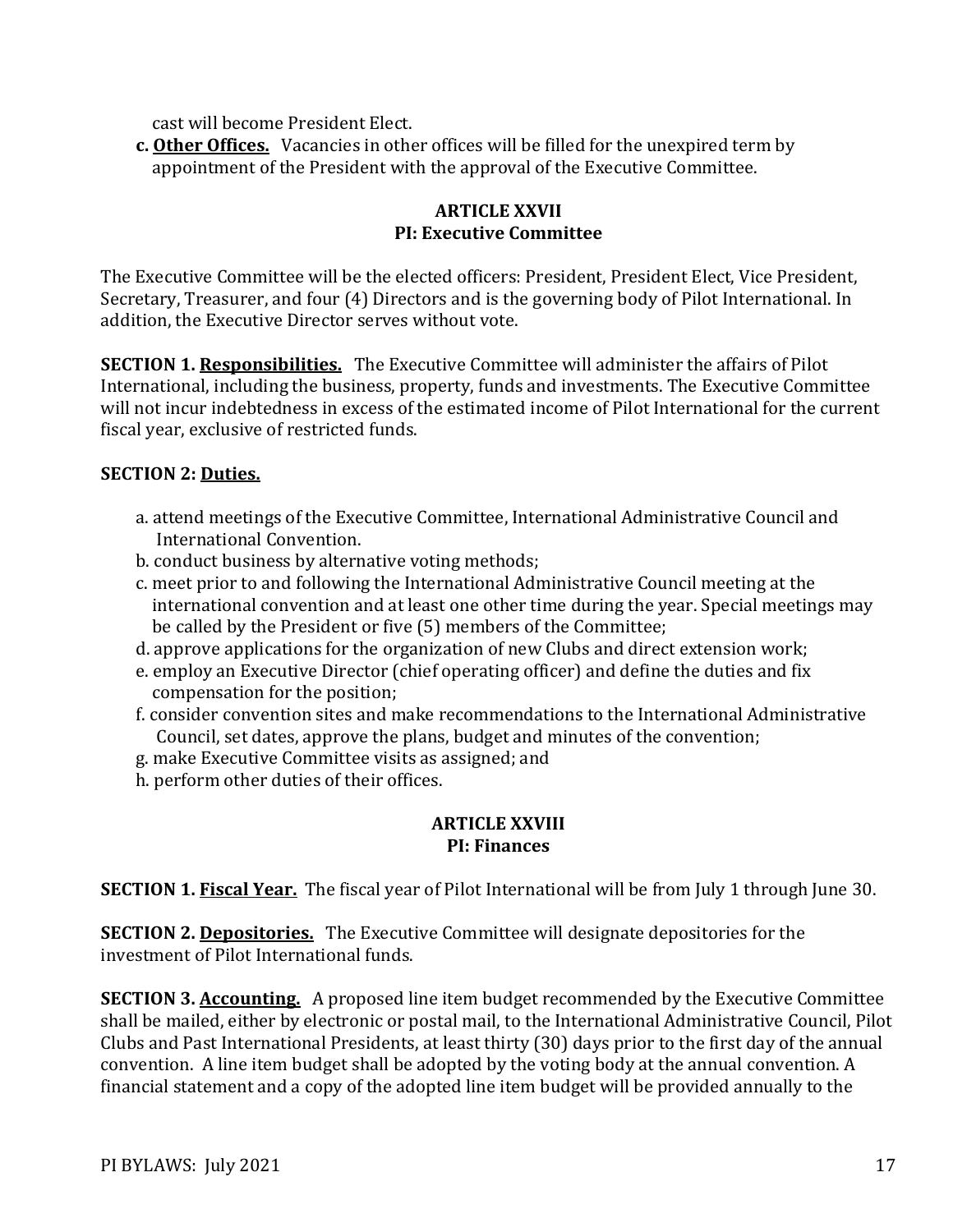International Administrative Council, Pilot Clubs and Past International Presidents within sixty (60) days of the close of convention.

**SECTION 4. Disbursements.** Checks will require two (2) signatures as authorized by the Executive Committee. The Executive Director will authorize disbursements in accordance with the approved budget or special authorization of the Executive Committee.

**SECTION 5. Annual Audit.** The financial records of Pilot International will be audited annually by a certified public accountant.

### **ARTICLE XXIX PI: Conventions and Other Meetings**

# **SECTION 1. International Conventions.**

**a. Convention Title:** The annual convention held by the organization shall be called and/or referred to as the Pilot International Annual Convention and Leadership Conference.

**b. Registration Fees.** The annual convention will be open to any member upon payment of a registration fee. The convention committee with the approval of the Executive Committee will set the registration fees.

**c. Club Representation.** Each Club should be represented and is entitled to one delegate and one alternate. A Pilot Club may be excused from representation at the international convention by the District Administrative Council.

The Club President will be the delegate and the President Elect will be the alternate. If either the President or President Elect is unable to attend, the Club will elect a Club delegate from among the members of their Club. Delegates will attend all business meetings and official functions and report to the Club.

**d. Voting Body.** The voting body will be the delegates from the Clubs, the International Administrative Council and Past Pilot International Presidents. Only delegates may introduce motions or vote, but any Pilot may speak to a motion.

## **ARTICLE XXX PI: Divisions of Activity and Special Committees**

**SECTION 1. Divisions of Activity**. The program of Pilot International will be accomplished through the divisions of activity and the international division coordinators will serve as liaison to the District division coordinators. District division coordinators will serve as liaison to Club division coordinators.

**a. Membership.** Responsible for activities related to attracting and retaining members; new member orientation and mentoring; organizing new clubs; and any other activities related to membership.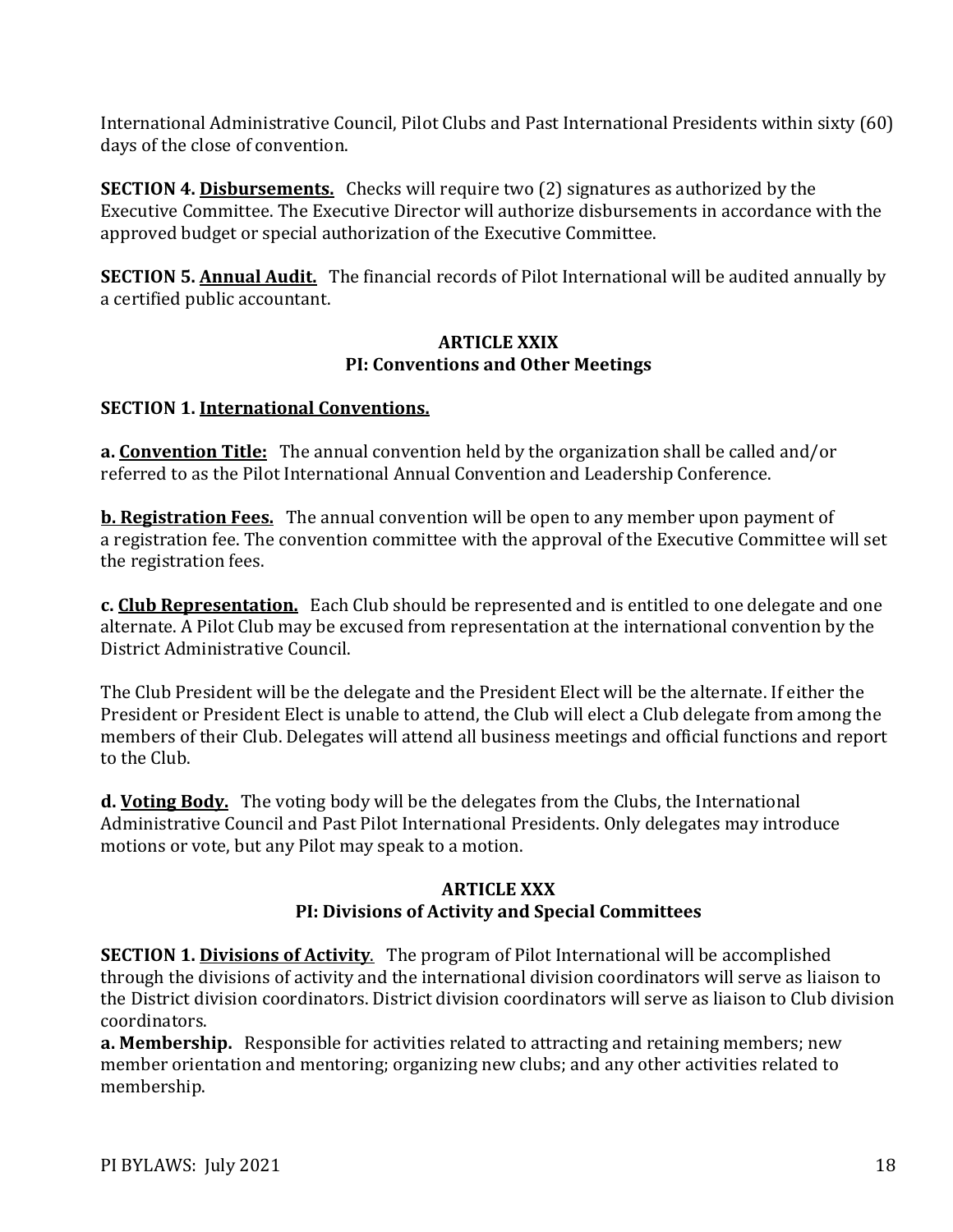**b. Fundraising.** Responsible for activities that generate funds to finance Club operations, projects, and youth activities. Profits from fundraisers for designated service projects must be spent for that purpose.

**c. Projects.** Responsible for Pilot International endorsed projects; activities related to community service and improvement; and any other projects. The Executive Committee must approve any national or international project sponsored by a Club or District.

**d. Anchor.** Responsible for all activities related to Anchor.

**e. Compass.** Responsible for all activities related to Compass.

**f. Leadership Development.** Responsible for activities related to training of members and leadership development.

#### **ARTICLE XXXI Special Committees**

**SECTION 1. Budget Committee.** This committee will consist of Treasurer (Chair), President, President Elect, and Vice President. The Executive Director will serve without vote.

**SECTION 2. Convention Committee.** This committee will assist the President in planning the international convention and submit the plans for approval to the Executive Committee.

**SECTION 3. Grants Committee.** This committee will consist of the Chair and three members to be appointed by the President with approval by the Executive Committee. The Committee will review applications received and submit a recommendation to the Executive Committee on which Grants should be funded in a ranked order.

**SECTION 4**. **Scholarship Committee.** This committee will consist of the Chair and three members to be appointed by the President with approval by the Executive Committee. The Committee will review applications received and submit a recommendation to the Executive Committee on which Scholarships should be funded in a ranked order.

**SECTION 5. International Committee.** This committee will advise the President and the Executive Committee regarding issues and concerns unique to Districts and clubs located outside the United States. The committee will consist of the Chair, a member from the COED District, a member from each District located outside the United States, and such other members as the President shall appoint. The members of this committee shall be appointed by the President with approval by the Executive Committee.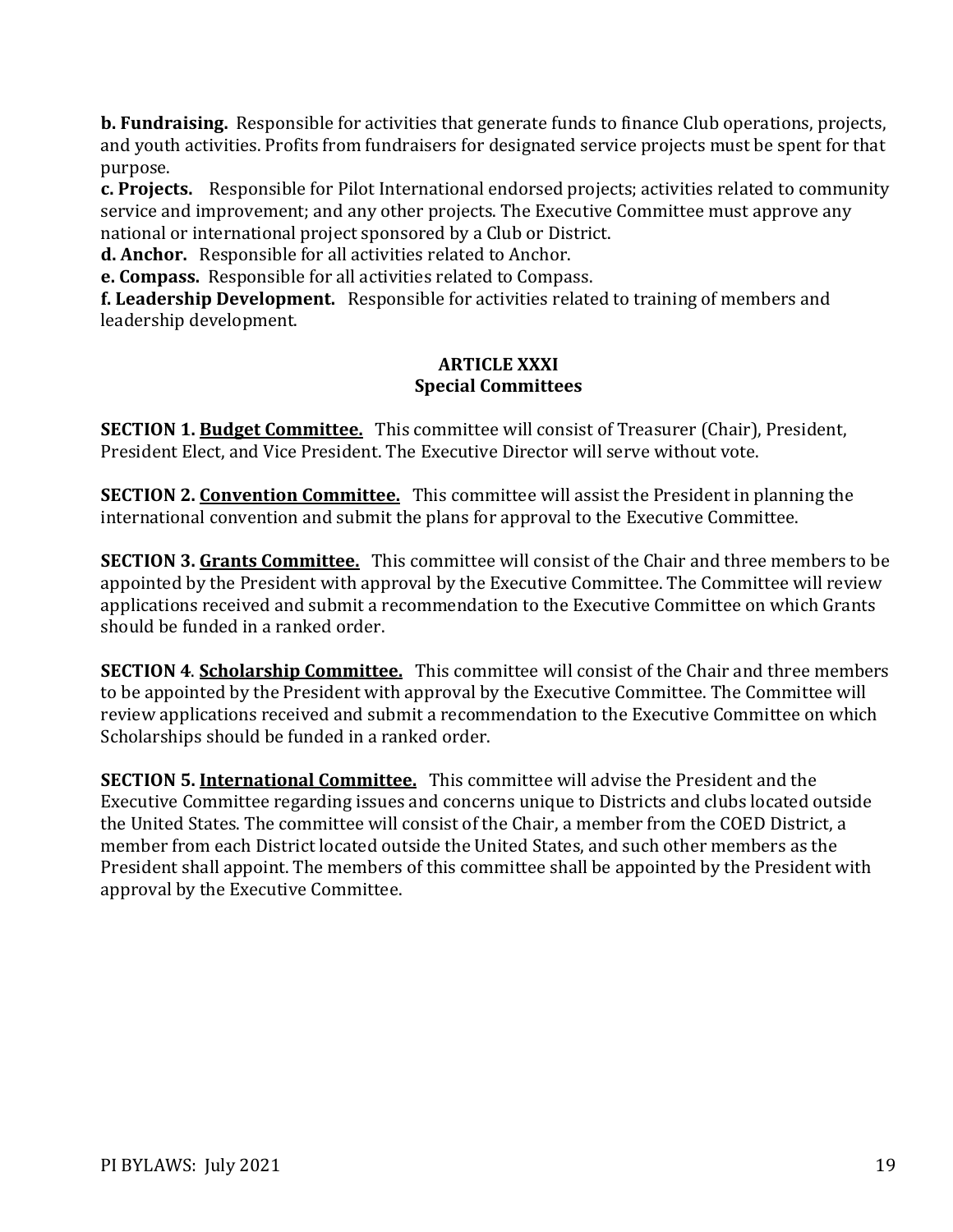## **OTHER:**

## **ARTICLE XXXII Anchor Organization**

Anchor Clubs may be sponsored or co-sponsored by a District, Pilot Club(s) or a Pilot member in accordance with the policies established by the Executive Committee of Pilot International and the bylaws governing these organizations.

Anchor Club is a service organization for students. Membership criteria will be established by the sponsoring Pilot Club, in accordance with applicable law.

Annual Pilot International dues for Anchor clubs will be established by the voting body at the international convention.

#### **ARTICLE XXXIII Compass Organization**

A Compass Club is a community-based organization for young adults, ages 18-26 (ages 18-28 for Japanese young adults)**,** which will provide opportunities to participate in community service projects, develop leadership skills, and advance personal and professional goals. Compass Clubs will be governed by the bylaws of Pilot International.

Compass Clubs may be established by Pilot International in accordance with policies established by the Executive Committee of Pilot International and the bylaws governing these organizations.

### **ARTICLE XXXIV Administrative Operations**

**SECTION 1.** The Executive Director of Pilot International shall be employed by and report to the Executive Committee.

**SECTION 2**. The Executive Director shall be responsible for the day to day management of Pilot International Headquarters.

**SECTION 3.** The Headquarters of Pilot International will be located in Macon, Georgia.

# **ARTICLE XXXV Official Records**

**SECTION 1.** The membership rosters will be maintained by Pilot International Headquarters and will not be used for commercial or political purposes.

**SECTION 2.** Pilot International minutes are permanent records and will be retained permanently. Financial records will be retained for seven (7) years. Other records should be retained for at least five (5) years. All records will be retained at Pilot International Headquarters.